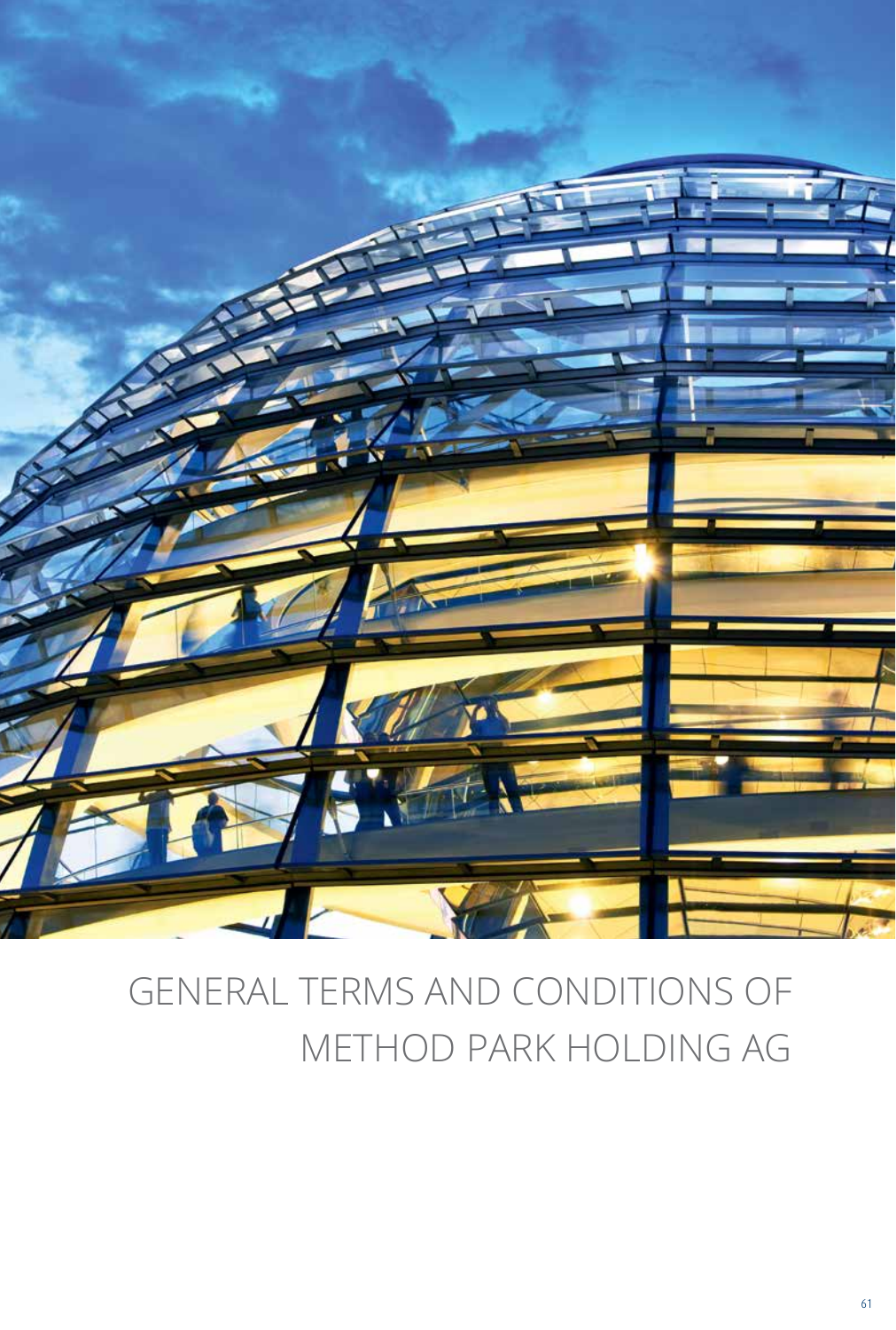# GENERAL TERMS AND CONDITIONS OF METHOD PARK HOLDING AG

# **General Terms and Conditions of Method Park Holding AG for public seminars**

#### § 1 General1

All services in connection with public seminar events are subject to these General Terms and Condition ("AGB") of Method Park Holding AG, Wetterkreuz 19 a, D-91058 Erlangen.

You accept these AGB by registering for any seminar.

Any changes to these AGB are communicated to the attendant in writing or in text form, particularly by e-mail, highlighting the changed provisions. Changes are deemed agreed, if the participant does not object in writing within 14 days after they have been brought to his attention. The customer is explicitly informed about the consequences of non-objection when he is informed about changes to the AGB.

#### § 2 Registration and conclusion of contract

Registration with Method Park Holding AG for the seminars is possible over the Internet (www.methodpark.de), in writing, by fax, or by e-mail.

In the case of telephone inquiries, a seat is reserved upon request and Method Park Holding AG will feel bound to that reservationfor a period of two weeks. If no written or electronic registration is received within that period, the reservation expires.

After receipt of the registration, the customer receives a registration confirmation. The contract for the attendance in the relevant seminar is concluded when the customer receives that registration confirmation.

In order to ensure the success of the seminars, the number of participants is limited. Registrations will be taken into account in the order in which they are received. Regis-

tration data is stored electronically in order to process the registration.

To make hotel selection easier, Method Park Holding AG will send a list of hotels at the relevant event location to the seminar attendant. The seminar attendee is responsible for the booking of the corresponding hotel.

#### § 3 Statutory cancellation right for consumers

Consumers in the sense of Section 13 of the German Civil Code (BGB)have a cancellation right pursuant to Section 355 BGB.

Cancellation information for consumers if the seminar contract is concluded by means of telecommunication (e-mail, fax, telephone, etc.).

You may cancel your contract declaration (in the present case the registration for the seminar) in text form (e.g. letter, fax, e-mail) within 14 days without having to state any reasons.

This deadline begins when you receive this information in text form, however, not before the contract is concluded and not before we have fulfilled our information obligations pursuant to Article 246 Section2 in connection with Section1 paragraph 1 and 2 of the Introductory Act to the German Civil Code (EGBGB). It is sufficient to send out the cancellation in time in order to meet the cancellation deadline.

The cancellation must be addressed to:

Method Park Holding AG Wetterkreuz 19 a 91058 Erlangen Germany trainingcenter@methodpark.de

# Consequences of cancellation:

In the case of an effective cancellation, the performances received by either side must be returned and any benefits that have been obtained (interest) must be surrendered. If you are unable to return or surrender the received performance and any obtained benefits (e.g. use and enjoyment) at all or only partially or only in a deteriorated condition, you have to compensate us insofar for the value. This may result in you having to fulfill the contractual payment obligations for the period until the cancellation nevertheless. Obligations to refund payments must be fulfilled within 30 days. The period begins for you when you dispatch cancellation statement and for us when we receive it.

# Special instructions:

Your cancellation right expires prematurely, if the contract is completely fulfilled by both sides upon your express demand before you have exercised your cancellation right.

End of the cancellation information

#### § 4 Contractual cancellation right

The registration may be cancelled free of charge until 14 days before the beginning of the event; the time when the cancellation is received by Method Park Holding AG shall be decisive.

The cancellation must be declared in writing and be addressed to:

Method Park Holding AG Wetterkreuz 19 a 91058 Erlangen Germany trainingcenter@methodpark.de

Cancellations or no-shows for the seminar after that date cannot be taken into account and the full seminar fee is charged. The participant has the right to demonstrate that Method Park Holding AG has suffered damages to a lesser extent.

This shall not apply when a substitute attendee is named. This is possible until the registration at the beginning of the event.

# § 5 Naming substitutes

The participant may, after receiving the registration confirmation, name a substitute in writing prior to the beginning of the seminar. This change of reservation is free of charge; seminars spanning several days may be transferred only in their entirety, i.e. attended by one substitute.

# § 6 Date cancellations and date changes

Method Park Holding AG has the right to change the location of events and/or specify a different date as a substitute. Method Park Holding AG also reserves the right to cancel dates for organizational reasons (e.g. number of participants too low, illness of the speaker at short notice). Method Park Holding AG will notify the participant of the cancellation and of the reason with-out undue delay and will attempt to change the participant's reservation, provided that he agrees, to a different date or event location. Otherwise, the full amount of any already paid attendance fee will be refunded in the case of a cancellation; no further claims exist, particularly no refund of travel and/or accommodation costs.

#### § 7 Seminar fees

All prices are per person plus the respective applicable statutory value-added tax.

The seminar fee includes the seminar documentation, coffee breaks, lunch, and refreshments during the event.

Attending only part of a seminar does not grant the right to reduce the seminar fee.